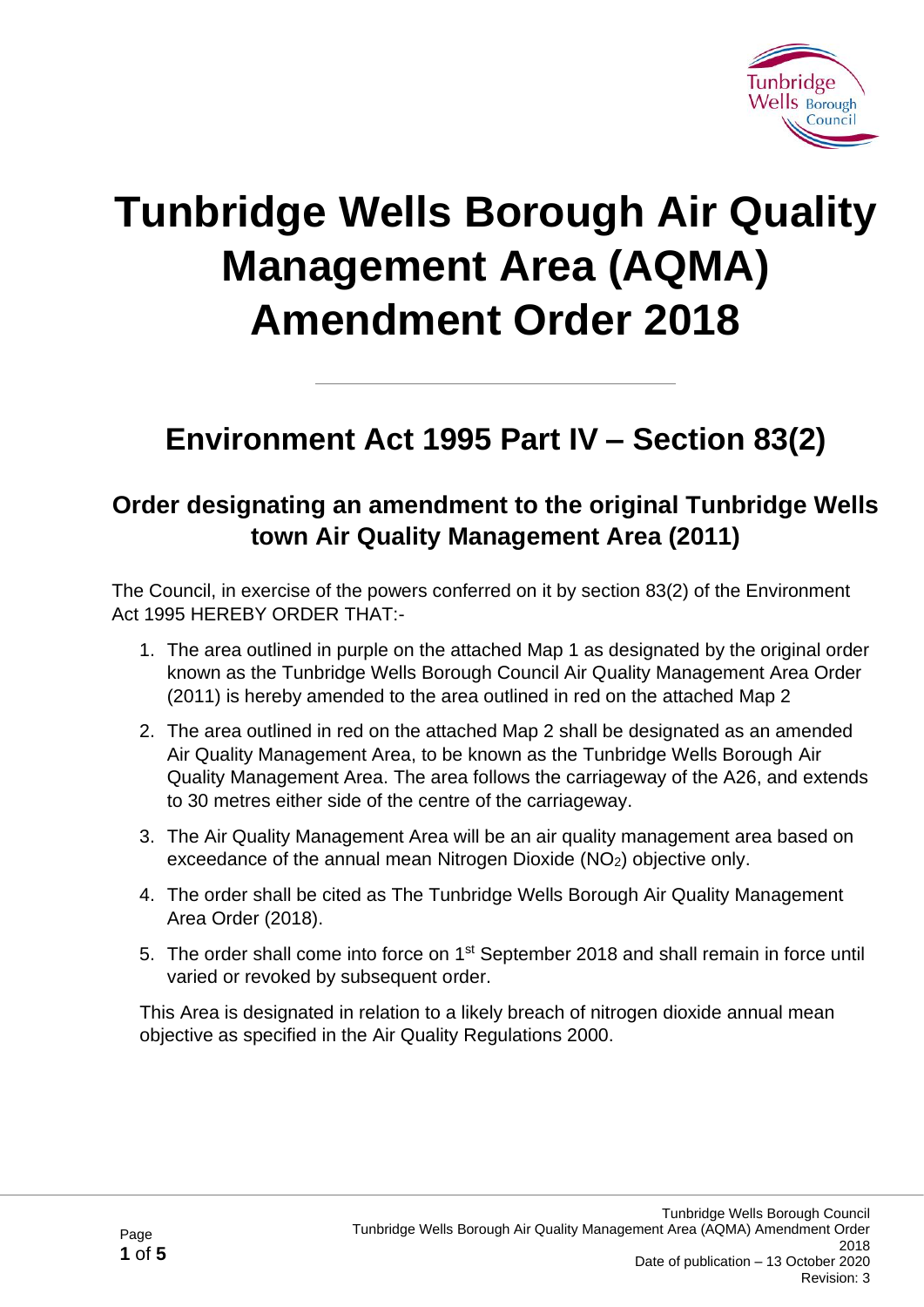

For a larger scale plot of the AQMA, please contact the Environmental Health Department on 01622 602450.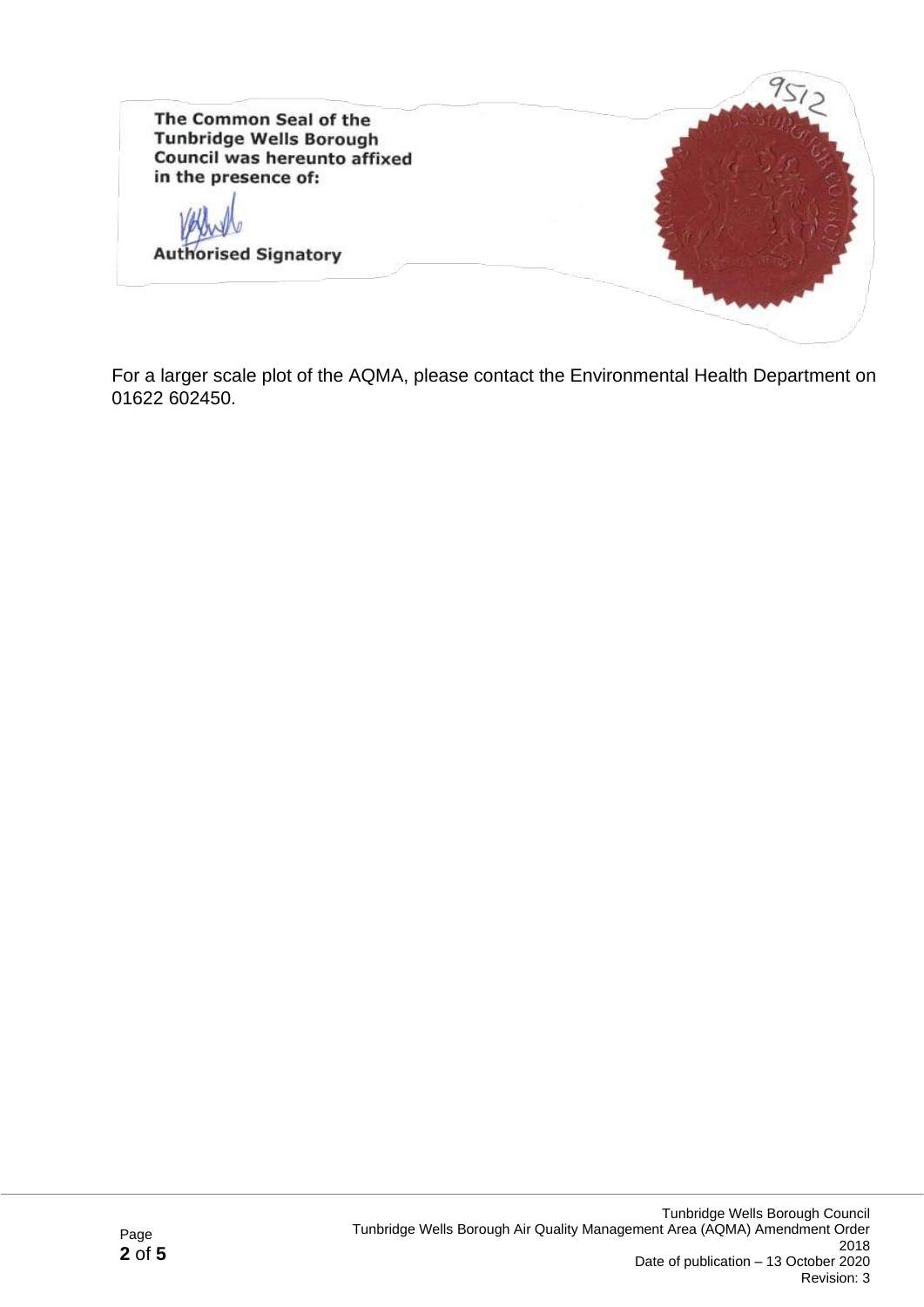

## **Map 1**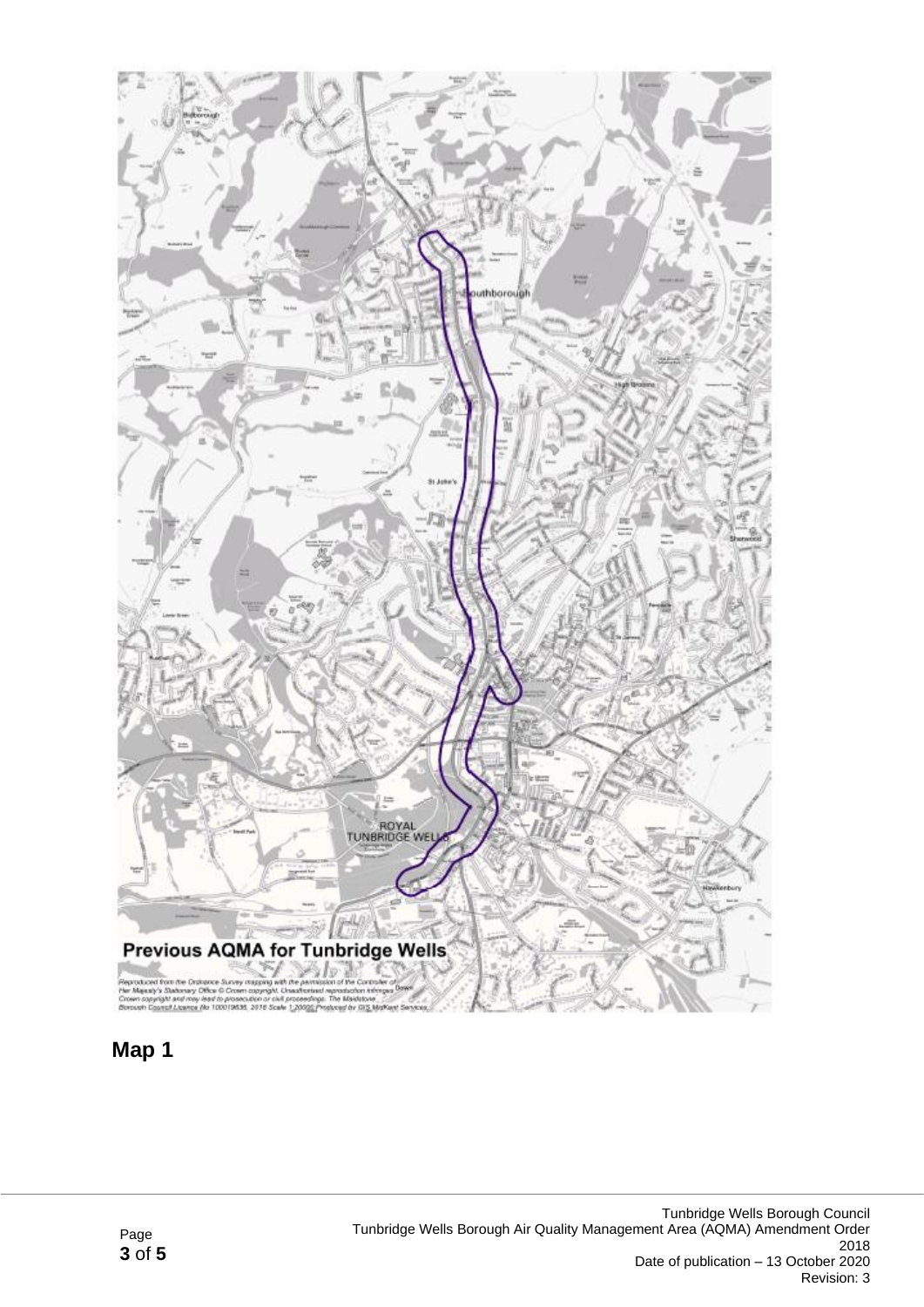

**Map 2**

Authorised Signatory